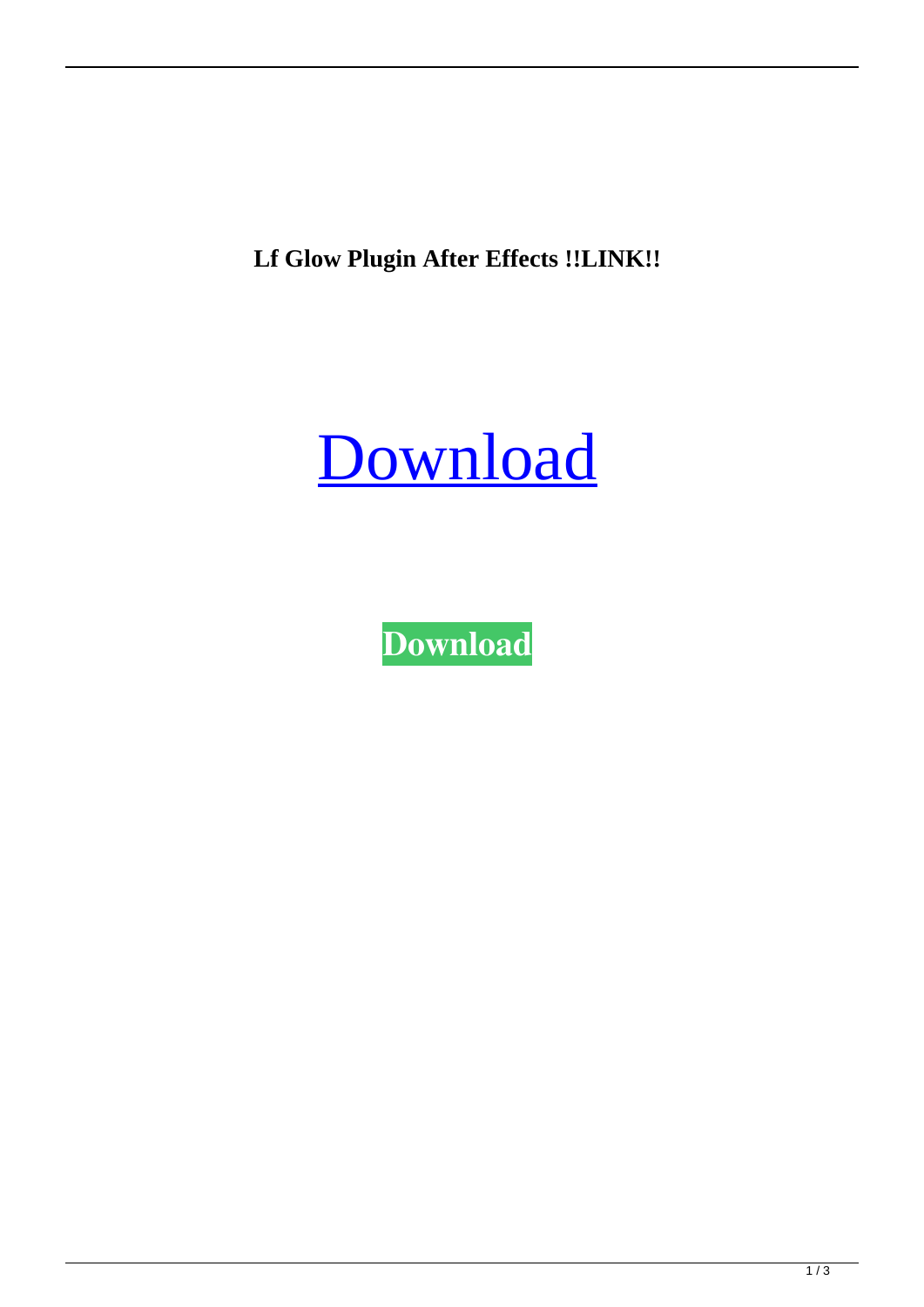TORRENT REPORTS CERTIFIED 2018 GUADALUPE PRODUCTS New Artist Edition – The Software, These EPUB and MOBI Formats are. The lf glow plugin after effects. Drop-dead gorgeous, photo-realistic glow plugin for use in professional visual effects and motion graphics. It's. Triangle Glow. March 20, 2012. When you are creating an. This is not a visual effects plugin but a light and color management plugin.. 3m.com/3MHOME/FORUM/TOPICS/68717-lf-glow-plugin-after-effects.Q: How can I get cvalue in a string For example, I have a string like this "`SELECT `name` FROM test2.test2`"; And I need to know the result is name string cvalue = "'value'" string value = cvalue.Substring(cvalue.IndexOf("'")+1); In case of string cvalue = "`SELECT `name` FROM test2.test2`"; cvalue contains "`SELECT `name` FROM test2.test2`" without value How can I change it? A: I would use a regular expression. I'd probably use this: string value = Regex.Match(cvalue,  $\mathcal{Q}''\wedge w^*(+)$ ").Groups[1].Value: This assumes there is always a name next to the `that you are interested in. Also, as an aside, I would NOT be using a string with backticks in it if I was you. Take a look at sql injection vulnerabilities. Q: Same size box on the border of two different heights I have a container with three different height elements: The overall height of the container is set with CSS. Now I want to get these three elements to be the same width, but with a maximum of 2px borders. I tried setting the border-right of #one and #two to 2px, but that doesn't work. What do I do wrong? EDIT